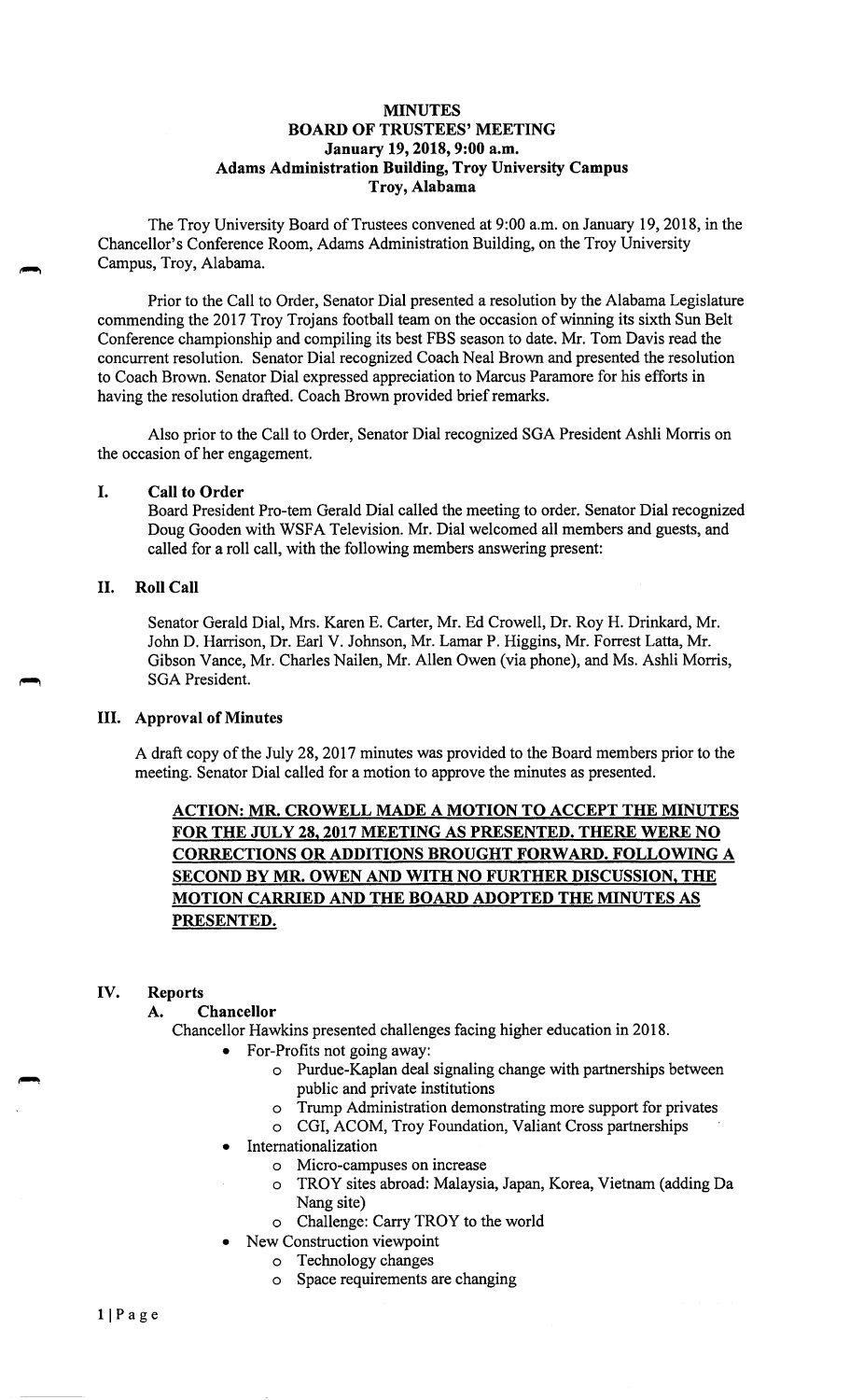- o Challenge: integration of technology into programming and new construction
- Cell Phones are a Way of Life
	- o Mobile society today
	- o Mobile technology is vital to the modern university
	- o Challenge: maximize use of cell phones
- Job-ready Graduates
	- o Creation of internships and work opportunities
	- o Non-traditional approach to educational programming
	- o Challenge: Prepare students for the world of work
- **Enrollment** 
	- o Nationwide, enrollment is down 2.4 million students
	- o Only 34 percent of universities met enrollment goals for 2017
	- o Projections are fewer high school grads than in the previous decade
	- o TROY is up slightly in credit hour
	- o Declining confidence in higher education is a major concern
- Student Debt
	- $\circ$  \$1.4 trillion topping credit card debt
	- o 44 million borrowers, averaging \$351 per month in repayments
	- o TROY is below state and national averages with \$21,200 total student debt load
	- o Debt is reflection of reduced state funding
	- o Increasing tuition
	- o 20 percent of TROY budget is state appropriations
- College Debt
	- o Universities owe a record \$240 billion
	- o Last year, universities added \$41.3 billion
	- o Annual debt service in \$48 billion
	- o Average budgeted debt service is 9 percent; TROY is 6 percent
	- o Challenge: Keep debt low
- Campus News and Points of Pride
	- Confucius Institute named 2017 CI of the Year
	- Coleman Hall was announced on Dothan Campus
	- Commencement held in New Orleans for football team
	- Princeton review named TROY Best in the Southeast for 13<sup>th</sup> year
	- [Schools.com](https://Schools.com) ranked TROY top-ranked university in Alabama
	- Value [Colleges.com](https://Colleges.com) named TROY top online university in Alabama
	- Ranked one of 47 universities in the South by US News
	- AASCB accreditation in Sorrell College of Business
		- o Entering final stage with site visits scheduled for Fall 2018
		- o Accreditation makes TROY competitive with peers

Textbook initiative

- Students spending average of \$1,200 per year on textbooks
- 49 percent prefer e-books; 47 percent prefer to rent textbooks
- Other institutions moving to e-books; open-source textbooks
- In next year 2,000 TROY students will save \$200,000
- Goal: reduce to \$600 per student per year

Dr. Hawkins then provided a facilities update on Student Recreation Center, Trojan Center parking lot, and the new training facility at University Park. He shared dates to remember for upcoming University events.

Mr. Higgins commented that the new rec center will be a focus point for activities during games. He also asked Chancellor Hawkins for any information regarding the new tax plan by the Trump Administration.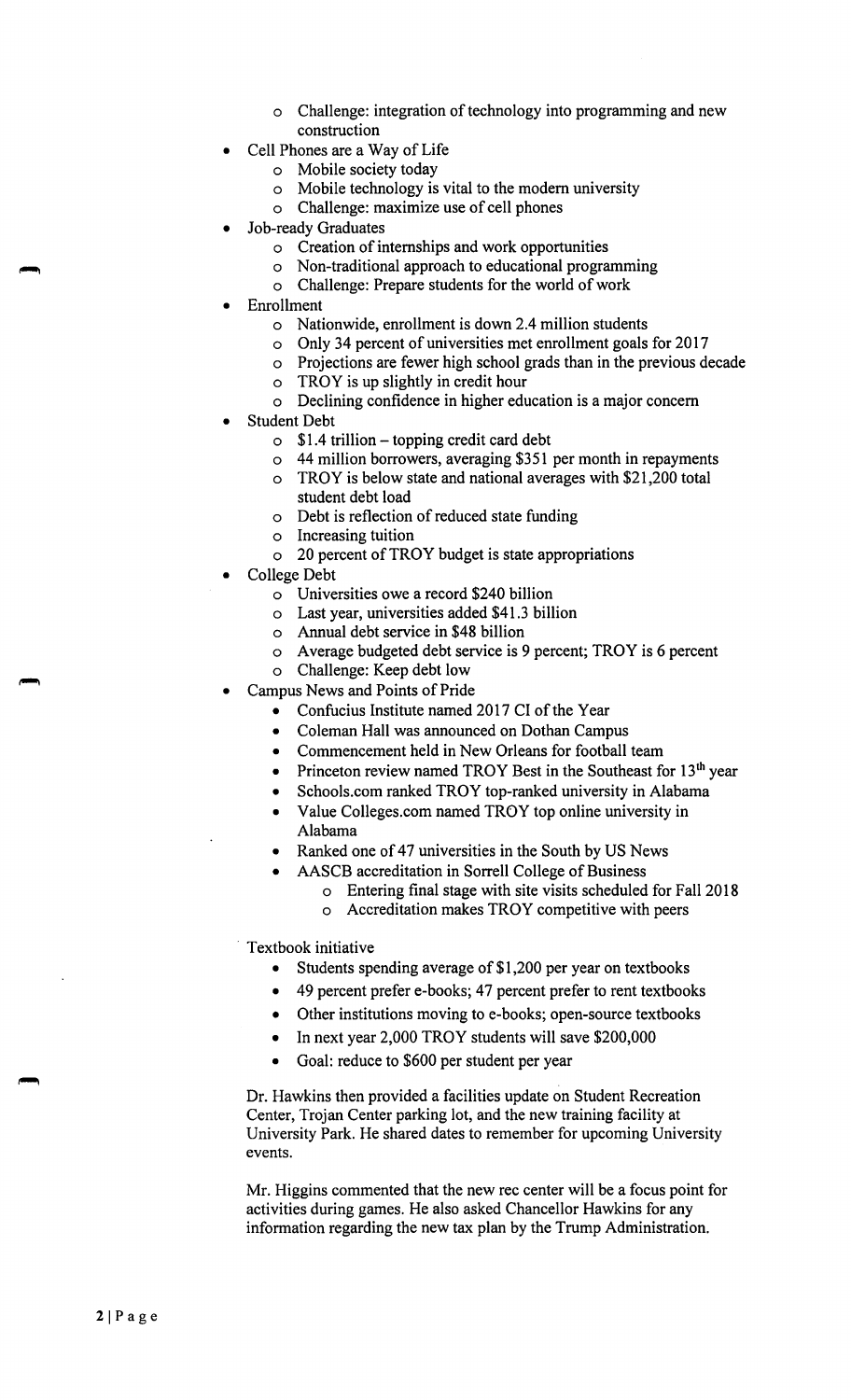Chancellor Hawkins responded that public institutions will not see as large of an impact as the large-endowment universities. However, athletics will see some impact. Chancellor asked Athletics Director Jeremy McLain to comment. He reported that most donors are not scared, and most salary implications are for those over \$1 million.

Dr. Johnson mentioned the tax planning seminar with Winton Smith had been rescheduled for February. He encouraged all to attend as the new issues will be discussed.

Senator Dial mentioned that the Legislature passed a boat license that will generate funds for the University; TROY tags available. TROY is third largest University in terms of tag sales. \$50 million goes into organization through specialty tags in the state.

Senator Dial made comments following Chancellor Hawkins' comments, and a general discussion ensued. Mr. Nailen asked for clarification from Chancellor Hawkins regarding his earlier comment on "declining confidence." Dr. Hawkins stated that people are beginning to think that the investment in a degree is not worth the time or money, and there is a shifting emphasis toward "workforce development." A general discussion ensued.

# **B. Board Committee Reports**

#### • **Finance Committee, Honorable John Harrison**

Senator Dial called on Mr. Harrison to present the Finance Committee report. Mr. Harrison thanked the Governor for increasing TROY's equity funding but he pointed out all universities were still not equal. He then called on Dr. Bookout to present the Financial Report.

Overview FY 2017

- o Total revenue is up 4 percent to 261,545,059
- o Total expenses are up 2 percent at \$257,197,198
- o Increase in net position \$4,056,861, to \$170 million
- o Expenses by classifications were
	- o Salary and Benefits, 54 percent
		- o Supplies and Services, 23 percent
		- o Student aid, 12 percent
		- o Depreciation, 5 percent
		- o Utilities, 3 percent
		- o Interest on debt, 2 percent
		- o Other non-operating costs, 1 percent
		- o University has seen a 155 percent increase in its net position from FY 2008-2017
		- University has seen a 166 percent increase in assets FY 2008-2017
			- Tuition and fee revenue and scholarship expense were roughly equal
- o Dr. Bookout stated 2017 was a much better year than 2016 financially
- o Dr. Bookout providing an overview of core financial ratios and composite financial index
	- o Reserve ratio's give TROY about 6 months operating coverage
	- o Return on net position ratio was 2.4 percent, up from 1.4 percent FY 2016
	- o Each ratio is positive and growing
	- o Viability ratio is almost at national benchmark
	- o Composite financial index is 2.65, with the national benchmark at 3.0
		- TROY is comparable in its position with USA, UAH, Auburn and UA
	- Funds held for investment: total market value of \$67,528,903; achieved a 8.94 percent annualized return for FY2017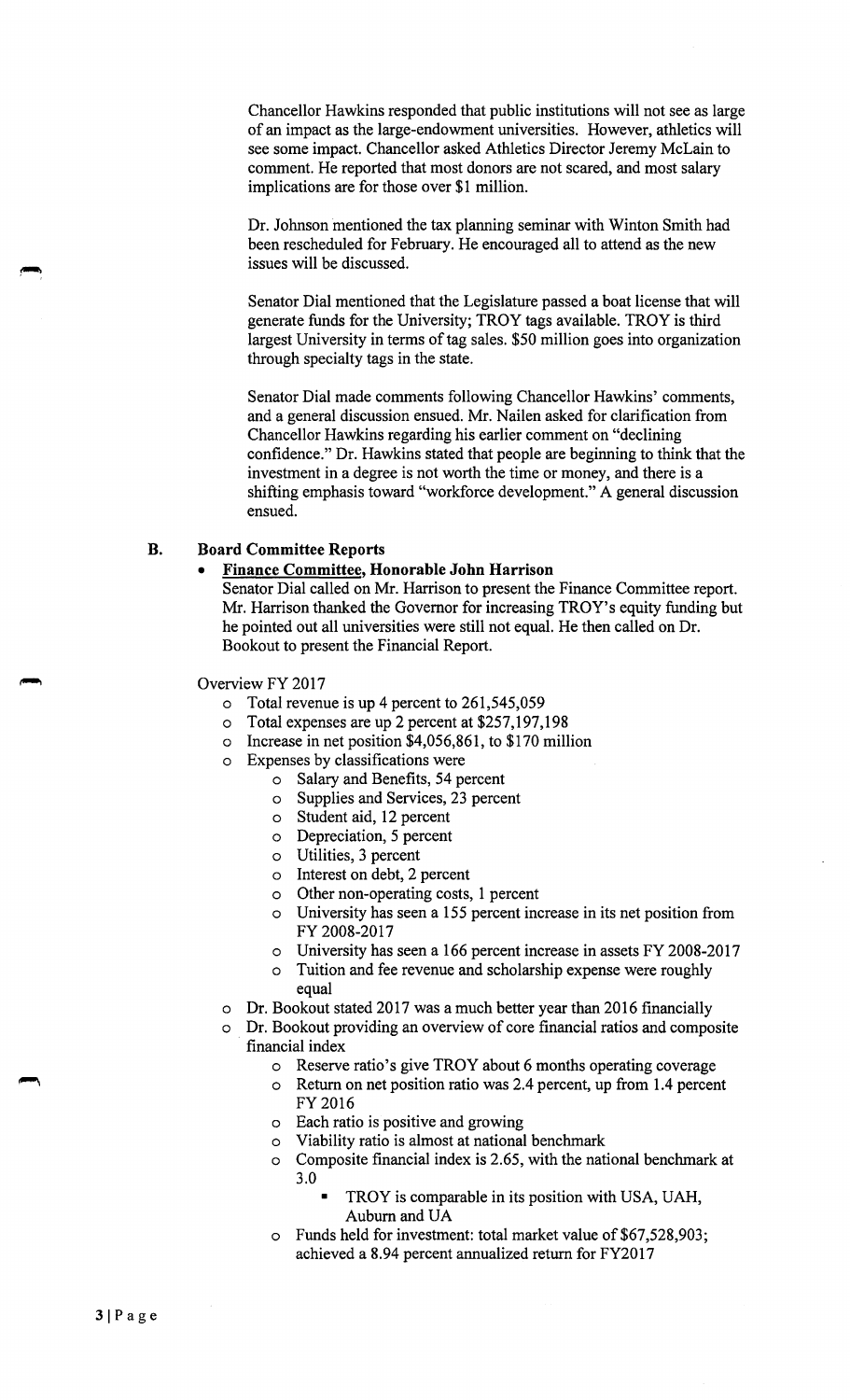A general discussion followed regarding investment strategies and exit strategies. Dr. Bookout related that 60 percent are in equity producing investments and 40 percent bond funds.

Dr. Bookout provided an enrollment update. As of Oct. 2017 total enrollment was 20,510 students.

- o Construction update included a status on
	- o McKinley Drive redesign
	- o Trojan Center parking lot
	- o Track Resurfacing project
	- o Fitness Center
	- o Trojan Center Food Court
	- o North End Zone
	- o Adams Admin Admission complete
	- o University Park Training Center

# **ACTION: MR. HIGGINS MOVED FOR ADOPTION OF FINANCE COMMITTEE REPORT. SECONDED BY DR. JOHNSON. THE MOTION WAS APPROVED.**

• **Student Affairs Committee, Honorable Lamar P. Higgins** 

Senator Dial recognized Mr. Higgins to present the committee report. Mr. Higgins stated that there were no action items from the committee but the Board members were updated on student activities and an enrollment report was given.

Mr. Higgins recognized Student Trustee Morris. Ms. Morris provided a report on diversity inclusion.

- o Student town hall meeting regarding a video incident around a fraternity holiday party
	- o Ms. Morris relayed findings from student commenters during the town hall meeting
	- o Mr. Higgins recognized Ms. Morris and the SGA for taking leadership; and recognized the fraternity involved for corrective actions
- o Next steps: SGA needs to promote positive thinking on campus
- o February SGA Diversity Inclusion Week with roundtables to get talking about issues
- o Inclusion of diversity issues in IMP ACT sessions
- o Exploration of a mandatory diversity class for all students

Mr. Vance commended Ms. Morris for her role in providing leadership to the student body in resolution of the issue. Mr. Nailen also made comments regarding the report and trustee support for diversity.

Mr. Higgins wrapped up the report, and provided a brief update on the African American Leadership Conference on Feb. 2-3.

### **ACTION: ON THE MOTION BY DR. JOHNSON, SECONDED BY MR. NAILEN, THE REPORT OF THE STUDENT AFFAIRS COMMITTEE WAS ADOPTED WITHOUT DISSENT.**

#### • **Athletic Policy Committee, Honorable Allen Owen**

Senator Dial recognized Mr. Owen for the committee report, who introduced Director of Athletics Jeremy McClain. Mr. McClain's report covered:

- A review of the 2017 football season;
- A fall sports recap;
- An update on the North End Zone project; and
- An announcement of the 2018 Sports Hall of Fame inductees.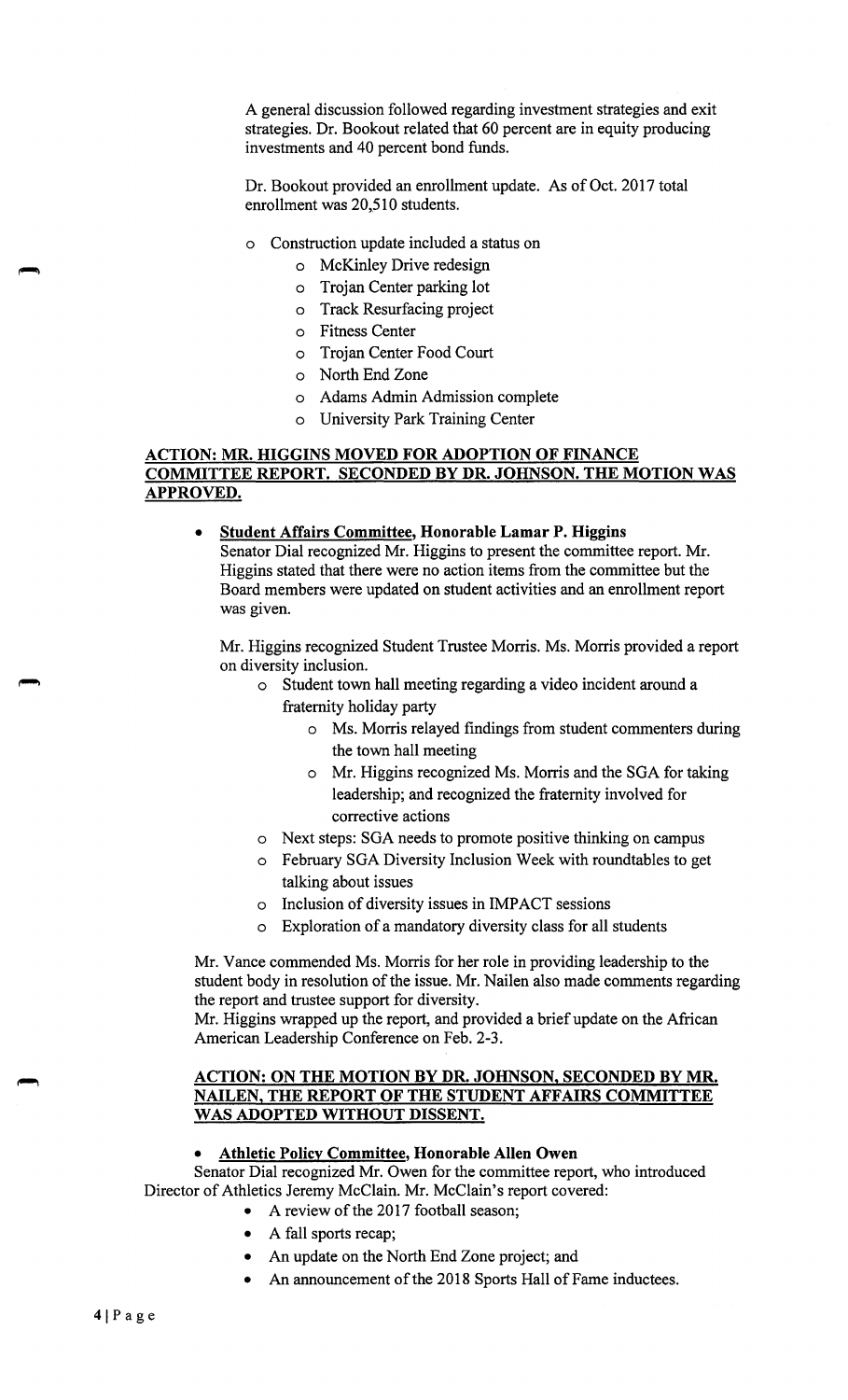Mr. McClain stated that the LSU win was largest exposure for the TROY program. The team garnered more attention from that win than anything else. The win was the top story on SportsCenter for 24 hours. The TROY name continues to come up any time LSU is mentioned. Conference championship with win over Arkansas State, and a great bowl game highlights of the season. High-water marks on social media  $-27$ million Facebook viewers. Giving is strong; seat and ticket sales increasing and concession numbers nearly doubled. Next year's schedule was shared as follows:

- First game is Boise State and North End Zone ribbon cutting; anticipate facility move-in over the summer and operational by first game.
- Hired 3 head coaches in FY 2017

A general discussion followed with Mr. Harrison and Dr. Johnson making brief remarks regarding accolades for the department and committees.

# **ACTION: ON THE MOTION OF MR. CROWELL, SECONDED BY MR. HARRISON, THE ATHLETICS REPORT WAS ADOPTED WITHOUT DISSENT.**

### • **Ad Hoc Committee on External Affairs, Honorable Gibson Vance**

Senator Dial recognized Mr. Vance to provide the report of the committee. Mr. Vance stated that Montgomery was the first focus of the committee's attempt to make campuses more relevant in the communities they serve. Mr. Vance provided an overview of the Valiant Cross partnership. He recognized Campus Vice Chancellor Lance Tatum to provide a briefing on the partnership.

- Dr. Tatum provided an overview of the program that included:
	- 1. An overview of Valiant Cross Academy
	- 2. Activities of TROY-VC partnership
	- 3. A formal alliance with the academy to provide educational support in a public-private partnership
		- a. In August, VCA will move into space on the Montgomery Campus
		- b. Lease agreement
		- c. Expected to add grades each year
	- 4. Value of the partnership to Troy University
		- a. Community oriented
			- b. Education expansion
			- c. Grants and contracts
			- d. Public-private enterprise
			- e. Effective use of space on the campus building 136

Senator Dial provided general comments recognizing the efforts of the committee and the efforts of Dr. Tatum and others in building the partnership.

### **ACTION: ON THE MOTION OF MR. HARRISON, SECONDED BY MRS. CARTER, THE REPORT OF THE COMMITTEE WAS ADOPTED WITHOUT DISSENT.**

## • **Executive Committee, Honorable Gerald Dial**

Senator Dial brought forward the recommendation of the committee for Resolution 1, commending the University's retirees during 2017.

#### **Resolution No. 1 Honoring Retirees**

**WHEREAS,** the following Troy University faculty and staff members retired in 2017:

Holly Anderson, Assistant Professor of Mathematics; Bernard Avant, Assistant Professor of Mathematics; Teresa Carol Ballard, Associate Vice President of Financial Aid; Elaine Bassett,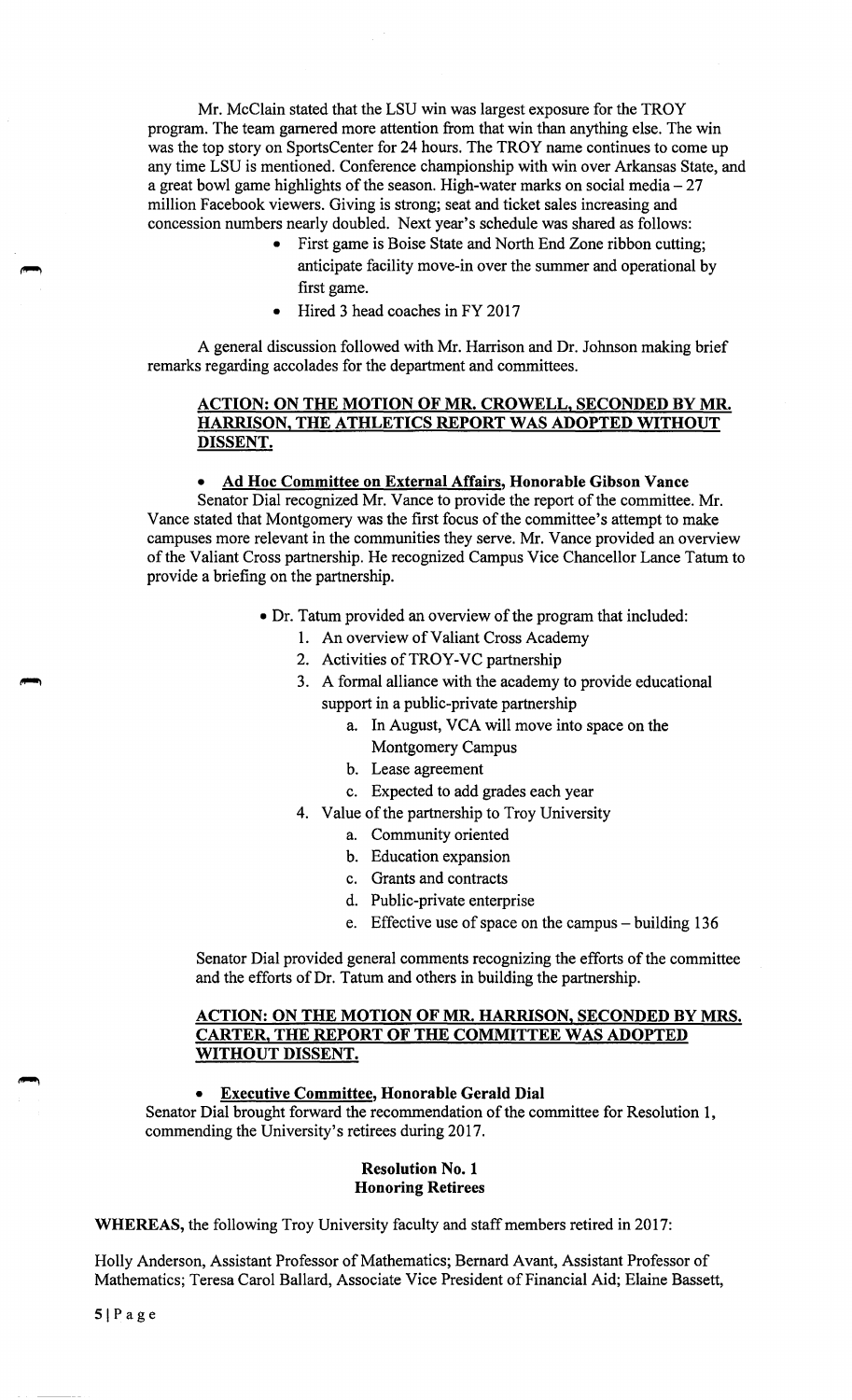Coordinator for Instructional Support Services; Benjamin Bateman, Professor Department of Chemistry and Physics; Mary Battaglia, Assistant Professor in ASN Program; Alan Belches, Professor of English; Sheila M. Bennett, Assistant Professor, Division of Psychology; Kathy Bradshaw, Coordinator Accounts Payable; Linda M. Brown, Lecturer Department of Education; Alan Campbell, Assistant Professor, School of Accountancy; Rita Kay Chiesa, Orlando Campus Enrollment Coordinator; Glenn Cohen, Professor and Divisional Chair Biology; Marilyn J. Coo, Director for Center for Student Success; Mickey Crews, Professor of History; Reba Davis, Access Director; Kimberly Dove, Director of AMSTI; Carol Franks, Associate Professor of Music; Linda Jo Germany, Enrollment Coordinator, Ft. Walton; Albert Glover, Assistant Professor in English; Geraldine Gowdy, Graduation Analyst II; John Irwin, Associate Professor of Management and Marketing; Dorothy Jean Jones, Transcript Specialist; Linda Jones, Assistant Director, Graduation Center; Marianne Kellogg, ACCES Coordinator, Faculty Certification; Jean Laliberte, Associate Vice Chancellor of Development; Stanley Lewis, Associate Professor, School of Accountancy; Glenda Locklar, Department Secretary, Kinesiology and Health Promotions; Christi Magrath Associate Professor of Biology; Joseph McCall, Senior Lecturer, History; Diane Porter, Associate Professor/Divisional Chair for Mathematics; Bertha Roberts, Lecturer, Division of Education; Darlene Scmurr-Stewart, Dean of International Student Services; James Smith, Associate Prodessor in Music; Raymond Smith, Associate Professor in Music; Dan Teed, Assistant Professor, School of Accountancy; Theresa White, Program Development Specialist for In-Service Education; and Melanie Wood, Associate Director of Graduate Center.

**THERFORE, BE IT RESOLVED** that this Board express to these faculty and staff members sincere appreciation for loyal and conscientious service to the University and wish them health and happiness in their retirement.

## **ACTION: ON THE MOTION OF MR. DIAL, SECONDED BY DR. JOHNSON, THE RESOULTION WAS ADOPTED WITHOUT DISSENT.**

- Senator Dial then recognized Mr. Paramore to provide a brief overview of the Governor's Budget.
	- 3.4 percent increase for TROY in the proposed budget; all universities receiving 3 percent under the proposal

Mr. Higgins demonstrated and made remarks concerning a phone app for sharing University information and Athletics marketing.

Senator Dial noted that Chancellor Hawkins' contract was set to expire in September 2018, and sought direction from the Board regarding the contract. There was a brief discussion and the following action was taken.

**ACTION: ON THE MOTION OF MR. HIGGINS, SECONDED BY MR. OWEN, FOR THE EXECUTIVE COMMITTEE TO BEGIN NEGOTIATIONS TO EXTEND THE CONTRACT OF DR. JACK HAWKINS, JR., THE MOTION WAS PASSED WITHOUT FURTHER DISCUSSION.** 

#### **IV. New Business**

Mr. Nailen made comments regarding the need to keep diversity at the forefront of the board idea. Senator Dial indicated a diversity resolution would be assigned to Mr. Higgins' committee. Senator Dial directed Mr. Higgins to develop the resolution.